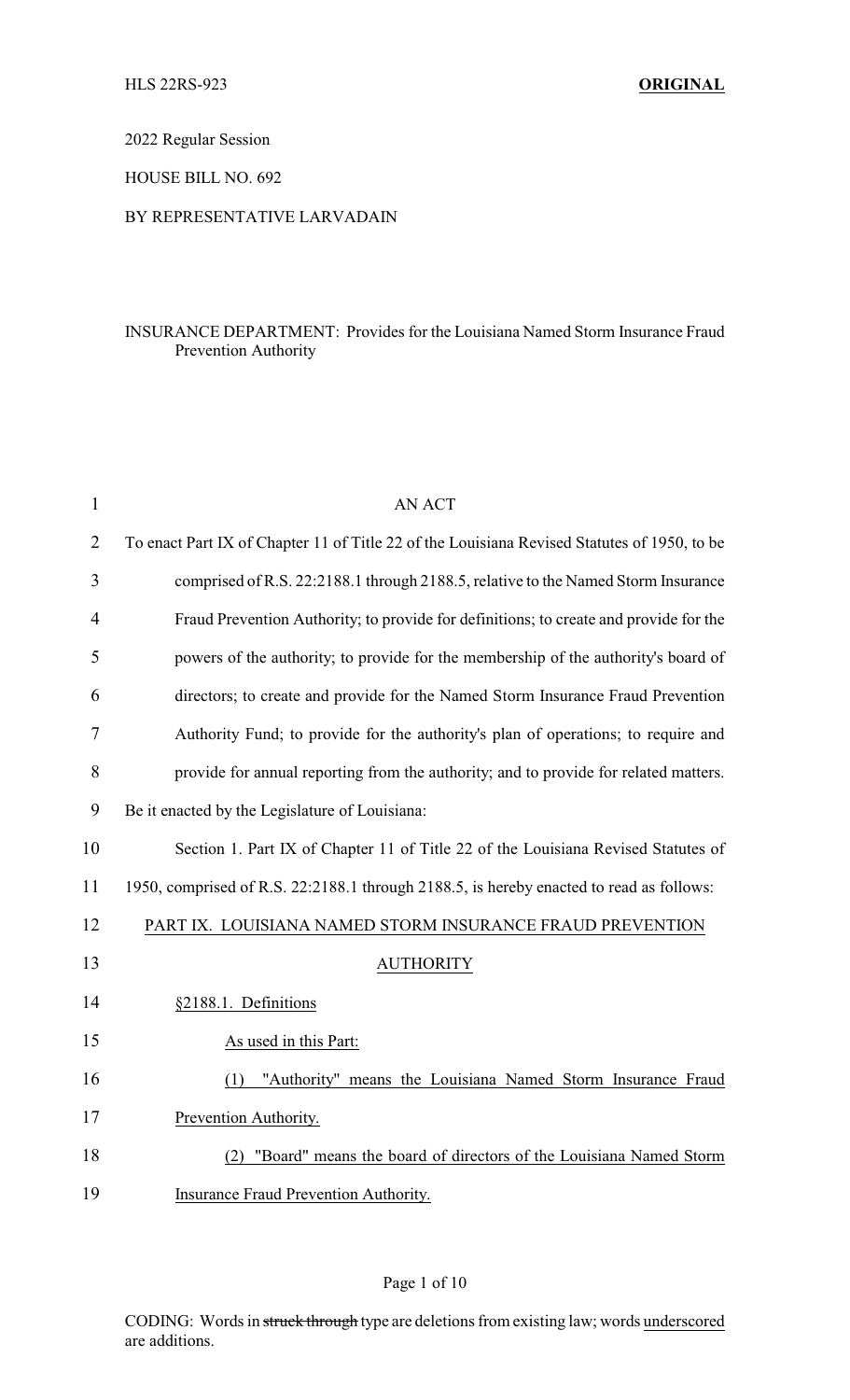| $\mathbf{1}$ | "Fund" means the Named Storm Insurance Fraud Prevention Fund<br>(3)                 |
|--------------|-------------------------------------------------------------------------------------|
| 2            | administered by the board of directors as a dedicated fund in the state treasury.   |
| 3            | §2188.2. Authority; creation; board; powers                                         |
| 4            | A. The Louisiana Named Storm Insurance Fraud Prevention Authority is                |
| 5            | hereby created within the department for the purpose of combating named storm       |
| 6            | insurance fraud, including fraud by theft and other criminal acts.                  |
| 7            | B. The purposes, powers, and duties of the authority shall be vested in and         |
| 8            | exercised by a board of directors.                                                  |
| 9            | C. The board of directors shall consist of the following members:                   |
| 10           | The commissioner or his designee.<br>(1)                                            |
| 11           | The state treasurer or his designee.<br>(2)                                         |
| 12           | (3) A representative of the Louisiana State Police Insurance Fraud and Auto         |
| 13           | Theft Unit.                                                                         |
| 14           | (4) A representative of the Insurance Fraud Unit in the office of the attorney      |
| 15           | general.                                                                            |
| 16           | The chairman of the Senate Committee on Insurance or his designee.<br>(5)           |
| 17           | (6) The chairman of the House Committee on Insurance or his designee.               |
| 18           | One member representing a victim of a named storm who has filed a<br>(7)            |
| 19           | homeowners' insurance claim in excess of one hundred thousand dollars but less than |
| 20           | one million dollars, appointed by the chairman of the House Committee on            |
| 21           | Insurance.                                                                          |
| 22           | One member representing a victim of a named storm who has filed a<br>(8)            |
| 23           | homeowners' insurance claim in excess of one hundred thousand dollars but less than |
| 24           | one million dollars, appointed by the vice chairman of the House Committee on       |
| 25           | Insurance.                                                                          |
| 26           | (9) One member representing a victim of a named storm who has filed a               |
| 27           | homeowners' insurance claim in excess of one hundred thousand dollars but less than |
| 28           | one million dollars, appointed by the chairman of the Senate Committee on           |
| 29           | Insurance.                                                                          |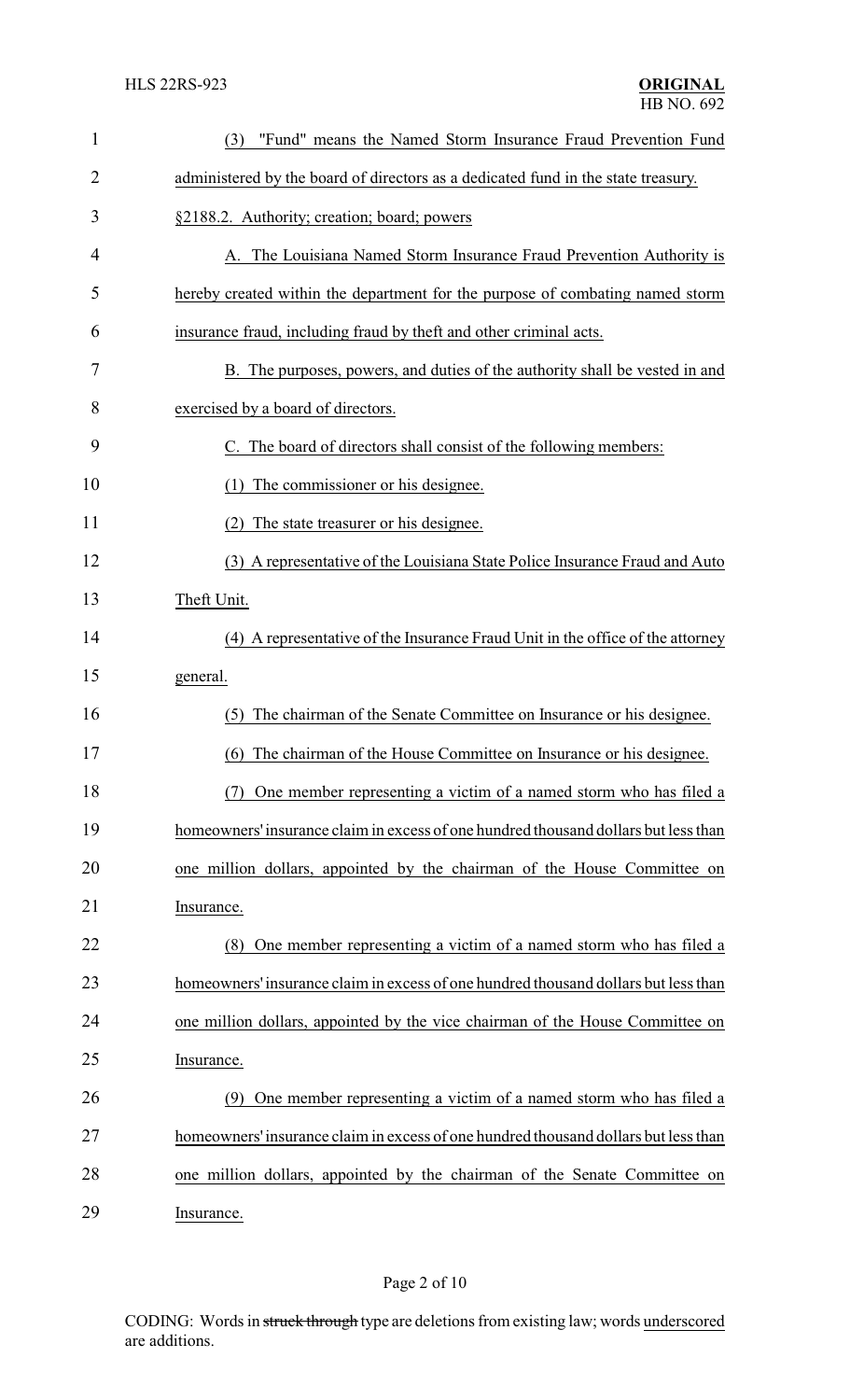| $\mathbf{1}$   | (10) One member representing a victim of a named storm who has filed a              |
|----------------|-------------------------------------------------------------------------------------|
| $\overline{2}$ | homeowners' insurance claim in excess of one hundred thousand dollars but less than |
| 3              | one million dollars, appointed by the vice chairman of the Senate Committee on      |
| 4              | Insurance.                                                                          |
| 5              | (11) One member representing a business owner who has filed an insurance            |
| 6              | claim in excess of one hundred fifty thousand dollars as a result of a named storm, |
| 7              | appointed by the chairman of the House Committee on Insurance.                      |
| 8              | (12) One member representing a business owner who has filed an insurance            |
| 9              | claim in excess of one hundred fifty thousand dollars as a result of a named storm, |
| 10             | appointed by the chairman of the Senate Committee on Insurance.                     |
| 11             | (13) One member appointed by the Louisiana State Licensing Board for                |
| 12             | Contractors.                                                                        |
| 13             | (14) One member appointed by the American Policyholders Association.                |
| 14             | (15) One member appointed by the Louisiana Professional Engineering and             |
| 15             | Land Surveying Board.                                                               |
| 16             | One member appointed by the National Association of Mutual<br>(16)                  |
| 17             | <b>Insurance Companies.</b>                                                         |
| 18             | One member appointed by the Louisiana Association for Justice.<br>(17)              |
| 19             | One member appointed by the Louisiana Claims Association.<br>(18)                   |
| 20             | (19) One member appointed by United Policyholders.                                  |
| 21             | D. The commissioner shall serve as chairman of the board until the first            |
| 22             | board meeting, at which time the board shall vote to elect one of its members as    |
| 23             | chairman.                                                                           |
| 24             | E. The members of the board, except the commissioner or his designee, the           |
| 25             | state treasurer or his designee, the representative of the Louisiana State Police   |
| 26             | Insurance Fraud and Auto Theft unit, and the legislative members serving on the     |
| 27             | board, shall not be considered public employees by virtue of their service on the   |
| 28             | board.                                                                              |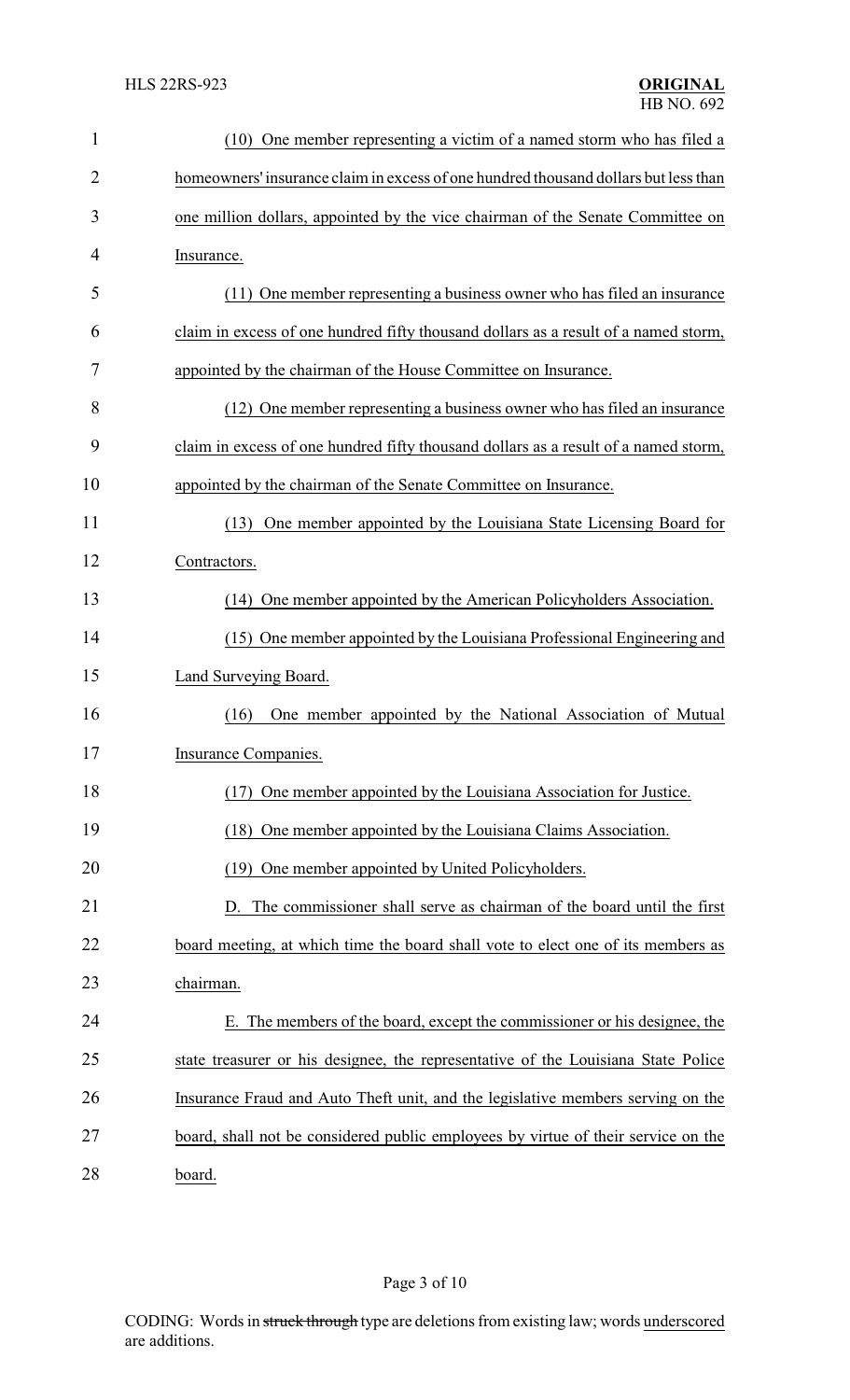| $\mathbf{1}$   | F. Members of the board shall serve without compensation for their service            |
|----------------|---------------------------------------------------------------------------------------|
| $\overline{2}$ | on the board, except that members of the board may receive reasonable                 |
| 3              | reimbursement for necessary travel and expenses.                                      |
| 4              | G. A majority of the members of the board shall constitute a quorum for the           |
| 5              | transaction of business at a meeting or the exercise of a power or function of the    |
| 6              | authority. Notwithstanding any other law to the contrary, any action may be taken     |
| 7              | by the authority at a meeting upon a vote of the majority of the members present.     |
| 8              | The authority shall meet at the call of the chairman or as may be provided in the     |
| 9              | bylaws of the authority. Meetings of the authority may be held anywhere within the    |
| 10             | state and shall be open public meetings.                                              |
| 11             | A director and assistant director shall be selected by the board and<br>H(1)          |
| 12             | serve at the pleasure of the board, shall be considered public employees, and shall   |
| 13             | operate the daily affairs of the authority as specified herein and by the board.      |
| 14             | The attorney general or his designee shall serve as the authority's legal<br>(2)      |
| 15             | counsel.                                                                              |
| 16             | The authority shall be subject to the provisions of law regarding public              |
| 17             | records (R.S. 44:1 et seq.), open meetings (R.S. 42:11 et seq.), and public bid (R.S. |
| 18             | 38:2211 et seq.).                                                                     |
| 19             | §2188.3. Authority; additional powers and duties                                      |
| 20             | The authority shall have the powers necessary and convenient to implement             |
| 21             | and effectuate the provisions of this Part and the powers delegated to the authority  |
| 22             | by other laws. These powers include but shall not be limited to the following:        |
| 23             | To sue and be sued, have perpetual succession, make, execute, and<br>(1)              |
| 24             | deliver contracts, conveyances, and other instruments necessary and convenient to     |
| 25             | the exercise of its powers, and to make and amend its bylaws by a majority vote of    |
| 26             | the board.                                                                            |
| 27             | To solicit and accept gifts, grants, donations, loans, and other assistance<br>(2)    |
| 28             | from any person or entity, private or public, or the federal, state, or local         |
| 29             | governments or any agency thereof. Such gifts, grants, donations, loans, and other    |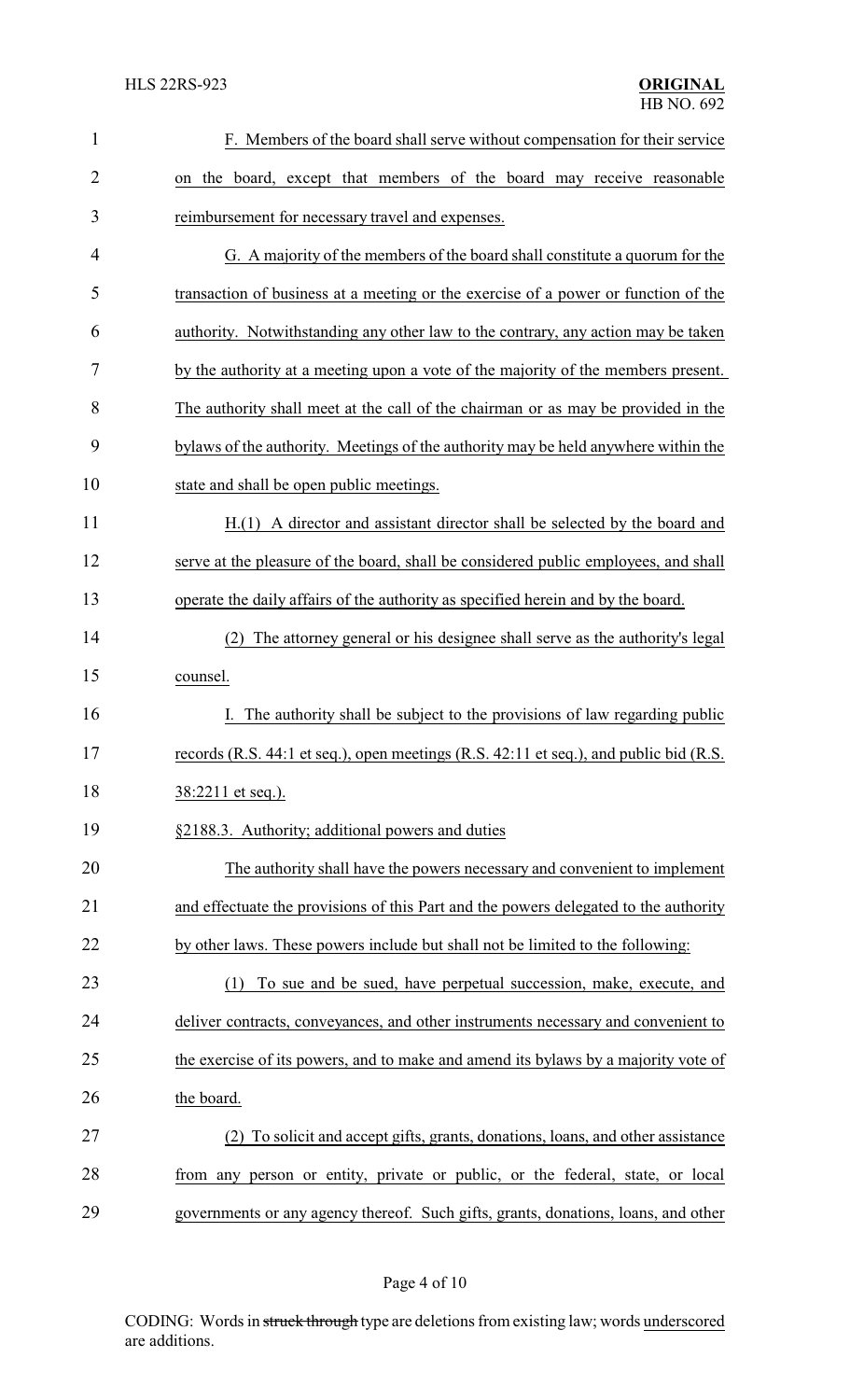| $\mathbf{1}$   | assistance shall be immediately deposited, upon receipt, into the fund provided for   |
|----------------|---------------------------------------------------------------------------------------|
| $\overline{2}$ | in R.S. $22:2188.4(A)$ .                                                              |
| 3              | (3) To establish programs in conjunction with state agencies, local governing         |
| 4              | authorities, and law enforcement agencies for insurance fraud prevention, detection,  |
| 5              | and enforcement, which include the criminal division and the investigation division   |
| 6              | of the office of the attorney general.                                                |
| 7              | (4) To make grants to state agencies, local governing authorities, and law            |
| 8              | enforcement agencies for insurance fraud prevention, detection, and enforcement.      |
| 9              | To procure insurance against any loss in connection with its property,<br>(5)         |
| 10             | assets, or activities.                                                                |
| 11             | (6) To deposit all monies received for the purposes of this Part into the fund        |
| 12             | provided for in R.S. $22:2188.4$ .                                                    |
| 13             | To contract for goods and services and to engage personnel as is<br>(7)               |
| 14             | necessary, including the services of private consultants, auditors, and others for    |
| 15             | rendering professional services, as provided by law, payable out of any money in the  |
| 16             | fund legally available for such purposes. Additionally, the board may authorize the   |
| 17             | attorney general to contract for the services of ad hoc prosecutors or other legal    |
| 18             | assistance, payable out of any money in the fund legally available for such purposes. |
| 19             | To indemnify and procure insurance indemnifying the members of the<br>(8)             |
| 20             | board from personal loss from liability resulting from an action or inaction of the   |
| 21             | board.                                                                                |
| 22             | (9) To do all other things necessary and convenient to achieve the objectives         |
| 23             | and purposes of the authority.                                                        |
| 24             | §2188.4. Named Storm Insurance Fraud Prevention Authority Fund                        |
| 25             | A. There is hereby created a fund in the state treasury to be known as the            |
| 26             | "Named Storm Insurance Fraud Prevention Authority Fund", into which the state         |
| 27             | treasurer shall each fiscal year deposit the revenues received from those sources     |
| 28             | provided for pursuant to this Part and other sources as provided for by law, after    |
| 29             | those revenues have been deposited in the Bond Security and Redemption Fund.          |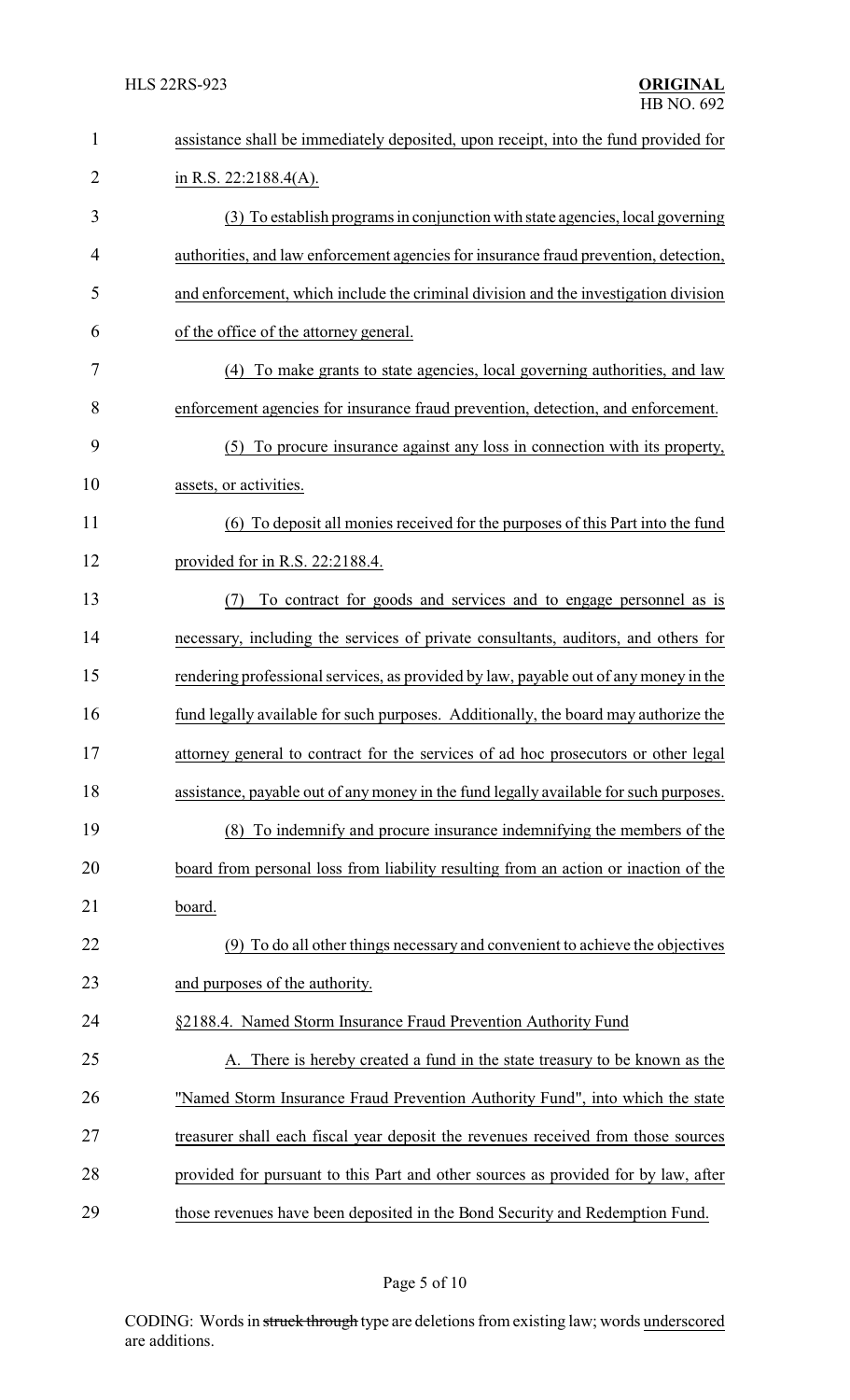| $\mathbf{1}$   | B. After a sufficient amount of funds are allocated from the Bond Security             |
|----------------|----------------------------------------------------------------------------------------|
| $\overline{2}$ | and Redemption Fund to pay all obligations secured by the full faith and credit of the |
| 3              | state that become due and payable within each fiscal year, the treasurer, prior to     |
| 4              | placing the remaining funds in the state general fund, shall pay an amount equal to    |
| 5              | the revenue generated from collection provided pursuant to this Part, and other        |
| 6              | sources as provided for by law, into the Named Storm Insurance Fraud Prevention        |
| 7              | Authority Fund. No expenditures shall be made from the fund unless appropriated        |
| 8              | by the legislature. The monies in the fund shall be invested by the state treasurer in |
| 9              | the same manner as monies in the state general fund. All interest earned on money      |
| 10             | from the fund, invested by the state treasurer, shall be credited to the fund.         |
| 11             | C. Monies in the fund shall only be administered by the director of the                |
| 12             | authority, upon a majority vote of the board, in the following order of priority:      |
| 13             | To pay the administrative costs of the authority.<br>(1)                               |
| 14             | To pay the costs of legal counsel.<br>(2)                                              |
| 15             | (3) To achieve the purposes and objectives of this Part, which may include,            |
| 16             | but are not limited to, the following:                                                 |
| 17             | (a) Providing financial support to state and local law enforcement agencies,           |
| 18             | including, but not limited to, the office of attorney general, for insurance fraud     |
| 19             | prevention, detection, and enforcement.                                                |
| 20             | (b) Providing financial support to state and local law enforcement agencies,           |
| 21             | including, but not limited to, the office of attorney general, for programs designed   |
| 22             | to reduce the incidence of insurance fraud.                                            |
| 23             | (c) Providing financial support to state and local prosecutors including, but          |
| 24             | not limited to, the office of attorney general, for programs designed to reduce the    |
| 25             | incidence of insurance fraud.                                                          |
| 26             | Conducting educational and public awareness programs designed to<br>(d)                |
| 27             | inform the citizens of this state about methods of preventing named storm insurance    |
| 28             | fraud.                                                                                 |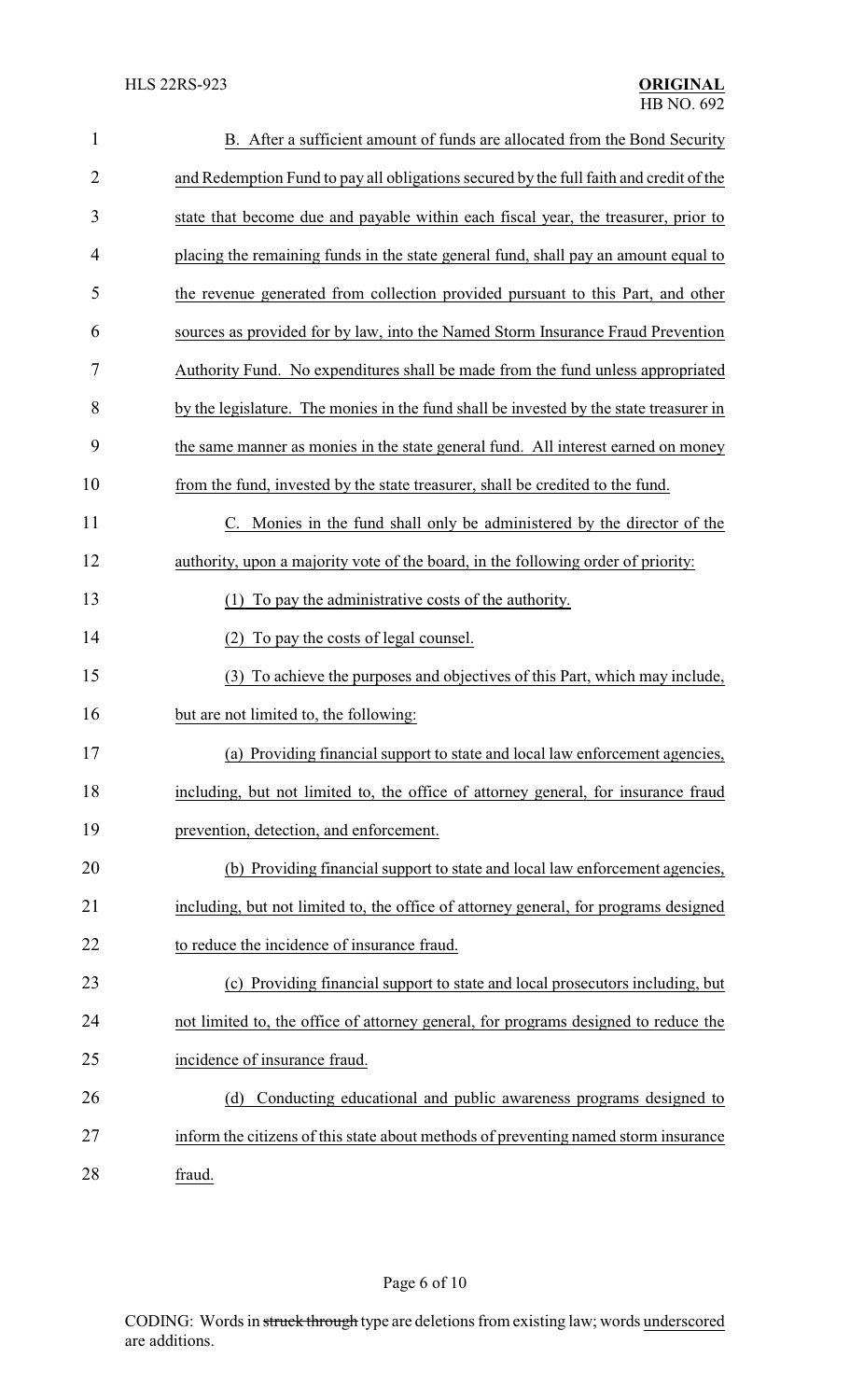| 1  | D. All monies in the fund shall be used only to enhance fraud prevention               |
|----|----------------------------------------------------------------------------------------|
| 2  | efforts as determined by the board.                                                    |
| 3  | §2188.5. Plan of operation                                                             |
| 4  | A. The authority shall develop and implement a plan of operation upon the              |
| 5  | recommendations of the director.                                                       |
| 6  | B. The plan of operation shall include an assessment of the scope of named             |
| 7  | storm insurance fraud, including a determination of particular areas of the state      |
| 8  | where fraud is most severe, an analysis of various methods of combating named          |
| 9  | storm insurance fraud, a plan for providing financial support for efforts to combat    |
| 10 | named storm insurance fraud, and an estimate of funds required to implement the        |
| 11 | plan.                                                                                  |
| 12 | C. The authority shall report on or before March first annually House                  |
| 13 | Committee on Insurance and the Senate Committee on Insurance regarding its             |
| 14 | activities in the preceding year. The report shall include information regarding the   |
| 15 | following:                                                                             |
| 16 | The number of complaints filed by policyholders with the department<br>(1)             |
| 17 | against insurers and their representatives after named storms over the previous ten    |
| 18 | years, the number of complaints referred to law enforcement, the number of law         |
| 19 | enforcement investigations initiated as a result of such complaints, the number of     |
| 20 | investigations completed, the number of such investigations that resulted in           |
| 21 | prosecution, and the results of the prosecutions.                                      |
| 22 | The number of complaints filed with the Louisiana Professional<br>(2)                  |
| 23 | Engineering and Land Surveying Board regarding named storm insurance claims            |
| 24 | over the previous ten years, the number of complaints referred to law enforcement,     |
| 25 | the number of law enforcement investigations initiated as a result of such complaints, |
| 26 | the number of investigations completed, the number of such investigations that         |
| 27 | resulted in prosecution, and the results of the prosecutions.                          |
| 28 | (3) The number of complaints filed with the Louisiana State Licensing Board            |
| 29 | for Contractors regarding named storm insurance claims over the previous ten years,    |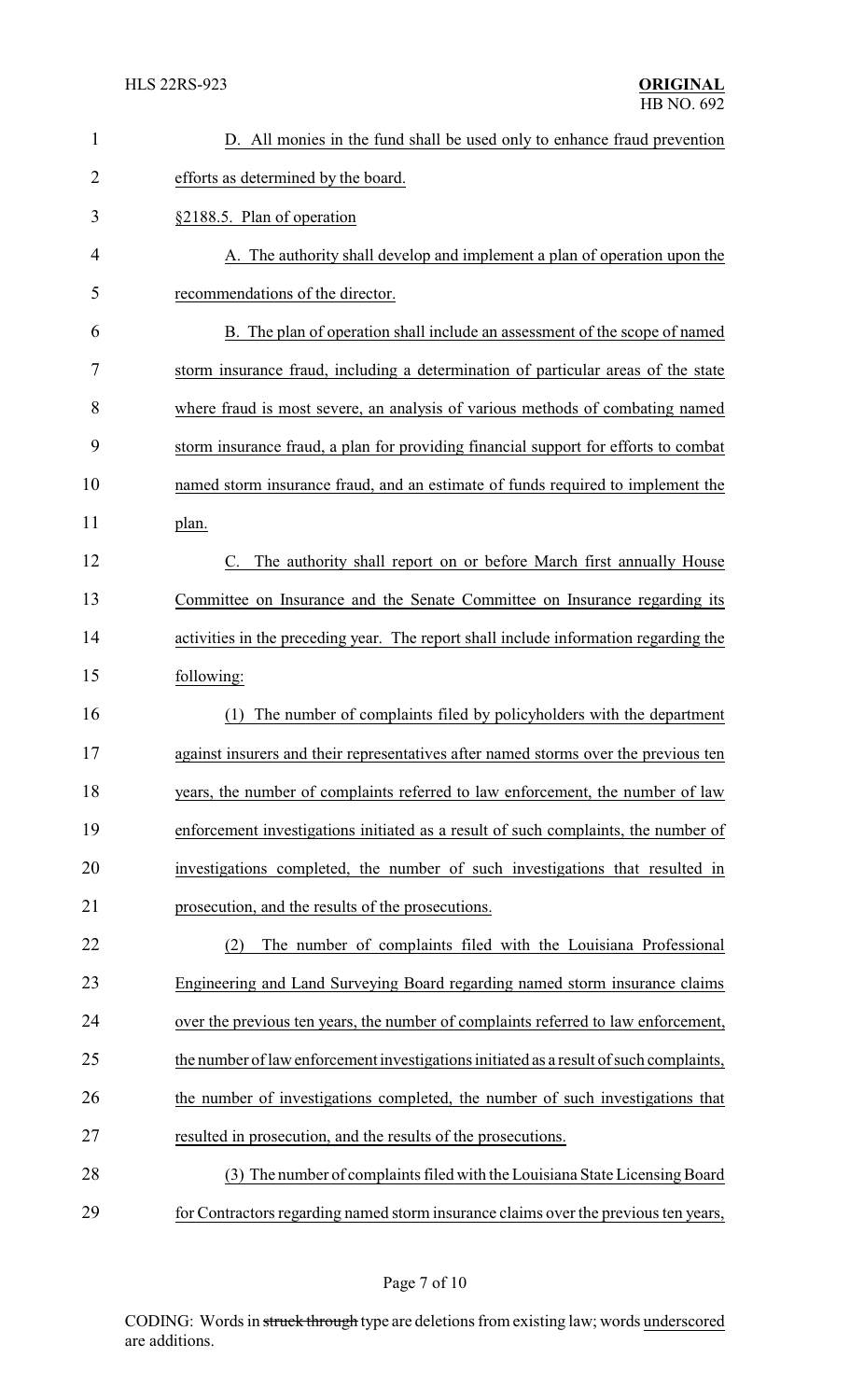| the number of complaints referred to law enforcement, the number of law               |
|---------------------------------------------------------------------------------------|
| enforcement investigations initiated as a result of such complaints, the number of    |
| investigations completed, the number of such investigations that resulted in          |
| prosecution, and the results of the prosecutions.                                     |
| The number of complaints filed against insurers regarding named storm<br>(4)          |
| insurance claims filed over the previous ten years, the number of complaints referred |
| to law enforcement, the number of law enforcement investigations initiated as a       |
| result of such complaints, the number of investigations completed, the number of      |
| investigations that resulted in prosecution, and the results of the prosecutions.     |
| Any other information deemed relevant.<br>(5)                                         |
|                                                                                       |

# DIGEST

The digest printed below was prepared by House Legislative Services. It constitutes no part of the legislative instrument. The keyword, one-liner, abstract, and digest do not constitute part of the law or proof or indicia of legislative intent. [R.S. 1:13(B) and 24:177(E)]

HB 692 Original 2022 Regular Session Larvadain

**Abstract:** Provides for the La. Named Storm Insurance Fraud Prevention Authority.

Proposed law defines "authority", "board", and "fund" for the purposes of proposed law.

Proposed law creates the La. Named Storm Insurance Fraud Prevention Authority within the La. Department of Insurance.

Proposed law provides that the powers and duties of the authority shall be vested in its board of directors.

Proposed law provides that the authority's board of directors shall consist of the following members:

- (1) The commissioner of insurance or his designee.
- (2) The state treasurer or his designee.
- (3) A representative of the La. State Police Insurance Fraud and Auto Theft Unit.
- (4) A representative of the Insurance Fraud Unit in the office of the attorney general.
- (5) The chairman of the Senate Committee on Insurance or his designee.
- (6) The chairman of the House Committee on Insurance or his designee.
- (7) One member representing a victim of a named storm who has filed a homeowners' insurance claim valued between \$100,000 and \$1,000,000, appointed by the chairman of the House Committee on Insurance.

## Page 8 of 10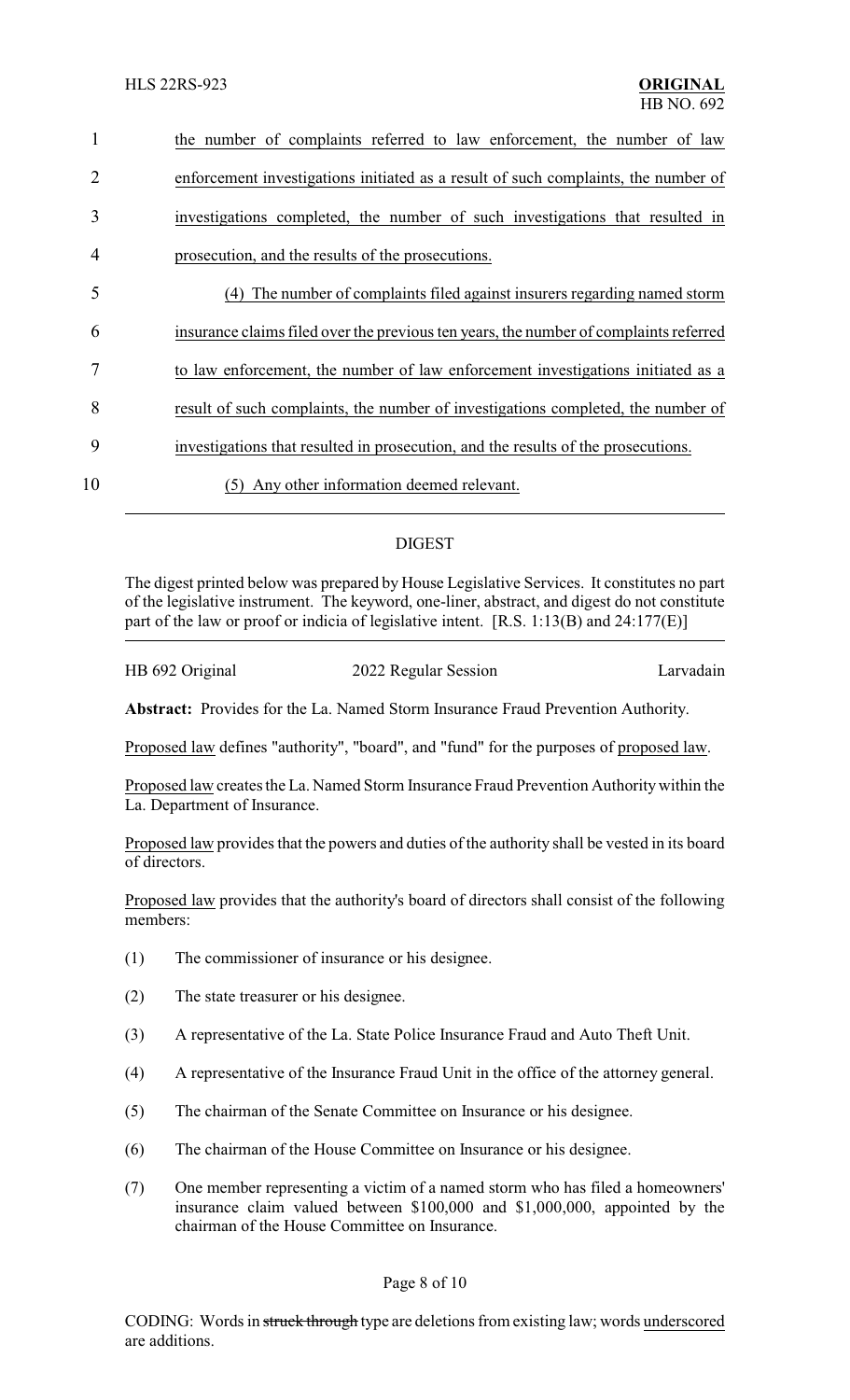- (8) One member representing a victim of a named storm who has filed a homeowners' insurance claim valued between \$100,000 and \$1,000,000, appointed by the vice chairman of the House Committee on Insurance.
- (9) One member representing a victim of a named storm who has filed a homeowners' insurance claim valued between \$100,000 and \$1,000,000, appointed by the chairman of the Senate Committee on Insurance.
- (10) One member representing a victim of a named storm who has filed a homeowners' insurance claim valued between \$100,000 and \$1,000,000, appointed by the vice chairman of Senate Insurance Committee.
- (11) One member representing a business owner who has filed an insurance claim in excess of \$150,000 as a result of a named storm, appointed by the chairman of the House Committee on Insurance.
- (12) One member representing a business owner who has filed an insurance claim in excess of \$150,000 as a result of a named storm, appointed by the chairman of the Senate Committee on Insurance.
- (13) One member appointed by the La. State Licensing Board for Contractors.
- (14) One member appointed by the American Policyholders Association.
- (15) One member appointed by the La. Professional Engineering and Land Surveying Board.
- (16) One member appointed bythe National Association of Mutual Insurance Companies.
- (17) One member appointed by the La. Association for Justice.
- (18) One member appointed by the La. Claims Association.
- (19) One member appointed by United Policyholders.

Proposed law provides that the commissioner shall serve as the chairman of the board until its first meeting, at which time the board shall elect one of its members as chairman.

Proposed law provides that the members of the board shall serve without compensation, except reasonable reimbursement for necessary travel and expenses.

Proposed law provides that the authority shall meet at the call of the chairman or as provided in the authority's bylaws. Meetings may be held anywhere within the state and shall be open public meetings.

Proposed law provides that a director and assistant director shall be selected by the board and serve at the pleasure of the board and shall operate the daily affairs of the authority.

Proposed law provides that the authority shall have the powers necessary and convenient to implement and effectuate the purposes and provisions of proposed law and the powers delegated to the authority by other laws.

Proposed law creates the Named Storm Insurance Fraud Prevention Authority Fund within the state treasury.

Proposed law provides that the state treasurer shall pay into the fund certain revenues generated from collection from sources in proposed law and other sources as provided for by law.

#### Page 9 of 10